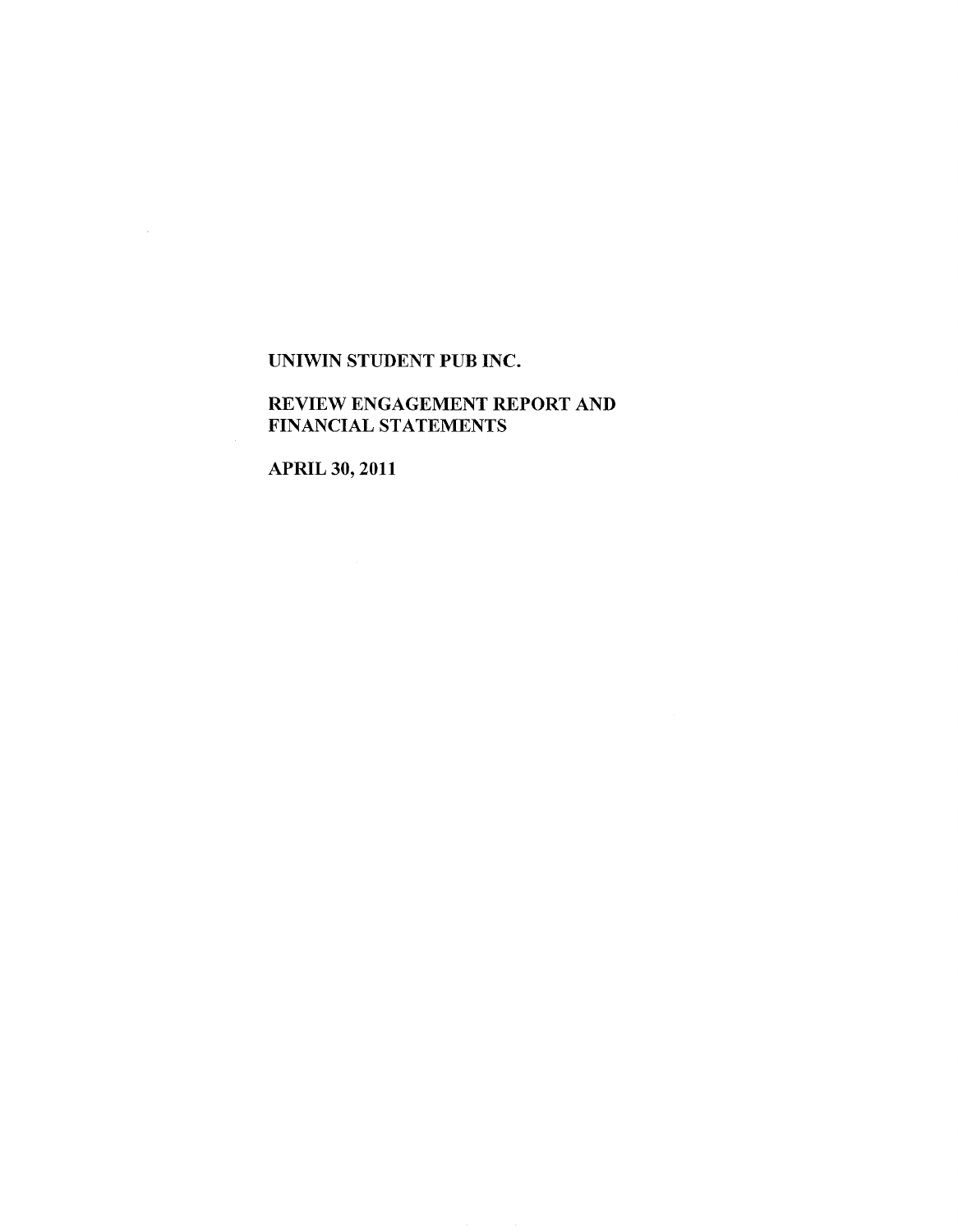

3260 Devon Drive Windsor, Ontario, Canada N8X 4L4

T. 519.258.5800 F. 519.256.6152 email: windsor@collinsbarrow com website: www.collinsbarrow.com

# **REVIEW ENGAGEMENT REPORT**

To the President of Uniwin Student Pub Inc.

We have reviewed the balance sheet of Uniwin Student Pub Inc. as at April 30, 2011 and the statements of income, retained earnings and cash flows for the year then ended. Our review was made in accordance with Canadian generally accepted standards for review engagements and accordingly consisted primarily of inquiry, analytical procedures and discussion related to information supplied to us by the company.

A review does not constitute an audit and consequently we do not express an audit opinion on these financial statements.

Based on our review, nothing has come to our attention that causes us to believe that these financial statements are not, in all material respects, in accordance with Canadian generally accepted accounting principles.

Collins Banque Windsor LLP

August 9, 2011 Licensed Public Accountants

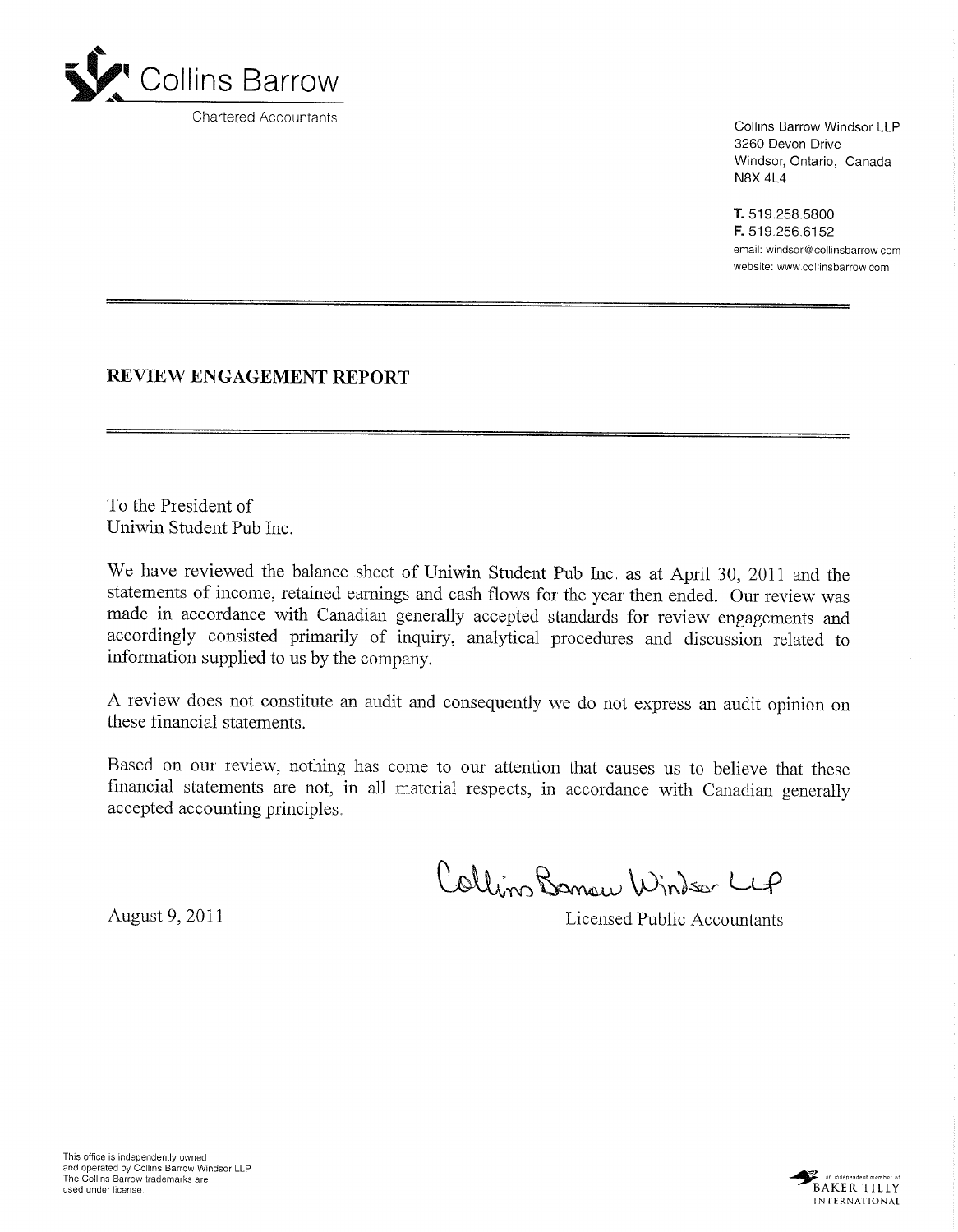# FINANCIAL STATEMENTS (Unaudited)

# APRIL 30, 2011

| Statement of income            |          |
|--------------------------------|----------|
| Statement of retained earnings | 2        |
| <b>Balance</b> sheet           | २        |
| Statement of cash flows        |          |
| Notes to financial statements  | $5 - 11$ |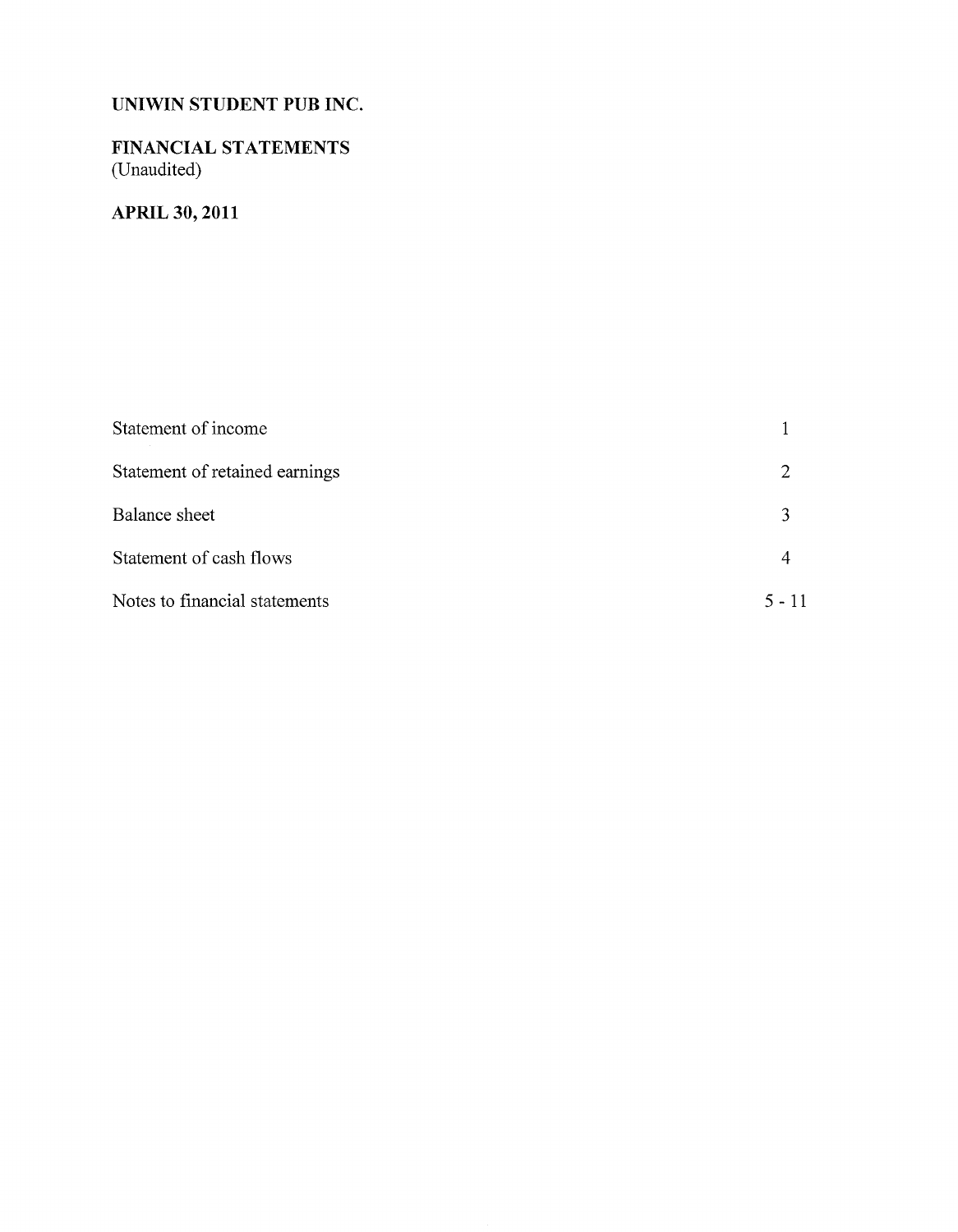# **STATEMENT OF INCOME (Unaudited)**

# **YEAR ENDED APRIL 30, 2011**

|                           | 2011                                           | 2010     |
|---------------------------|------------------------------------------------|----------|
| <b>REVENUE</b>            |                                                |          |
| Beer                      | \$<br>135,576<br>$\mathbb{S}$                  | 116,442  |
| Food and other            | 348,622                                        | 481,876  |
| Liquor                    | 68,253                                         | 67,426   |
|                           | 552,451                                        | 665,744  |
| <b>COST OF SALES</b>      | 301,683                                        | 354,380  |
| <b>GROSS PROFIT</b>       | 250,768                                        | 311,364  |
| <b>EXPENSES</b>           |                                                |          |
| Advertising and promotion | 13,990                                         | 13,396   |
| Bar supplies and laundry  | 1,038                                          |          |
| Equipment rental          | 366                                            |          |
| Insurance                 | 3,000                                          | 5,000    |
| Interest and bank charges | 6,903                                          | 6,577    |
| Memberships               | $\blacksquare$                                 | 2,000    |
| Office and sundry         | 1,750                                          | 6,216    |
| Police services           | 7,624                                          | 3,584    |
| Professional fees         | 2,000                                          | 2,000    |
| Production costs          | 4,550                                          | 3,363    |
| Repairs and maintenance   | 1,640                                          | 2,718    |
| Salaries and benefits     | 312,697                                        | 281,252  |
| Telephone                 | 476                                            | 440      |
| Training and travel       | 805                                            | 40       |
|                           | 356,839                                        | 326,586  |
|                           | (106, 071)                                     | (15,222) |
| <b>OTHER INCOME</b>       | 11,854                                         | 11,648   |
| <b>NET LOSS</b>           | $\frac{1}{2}$<br>(94,217)<br>$\mathbf{\Sigma}$ | (3,574)  |

 $\mathbf{1}$ 

**See Accompanying Notes**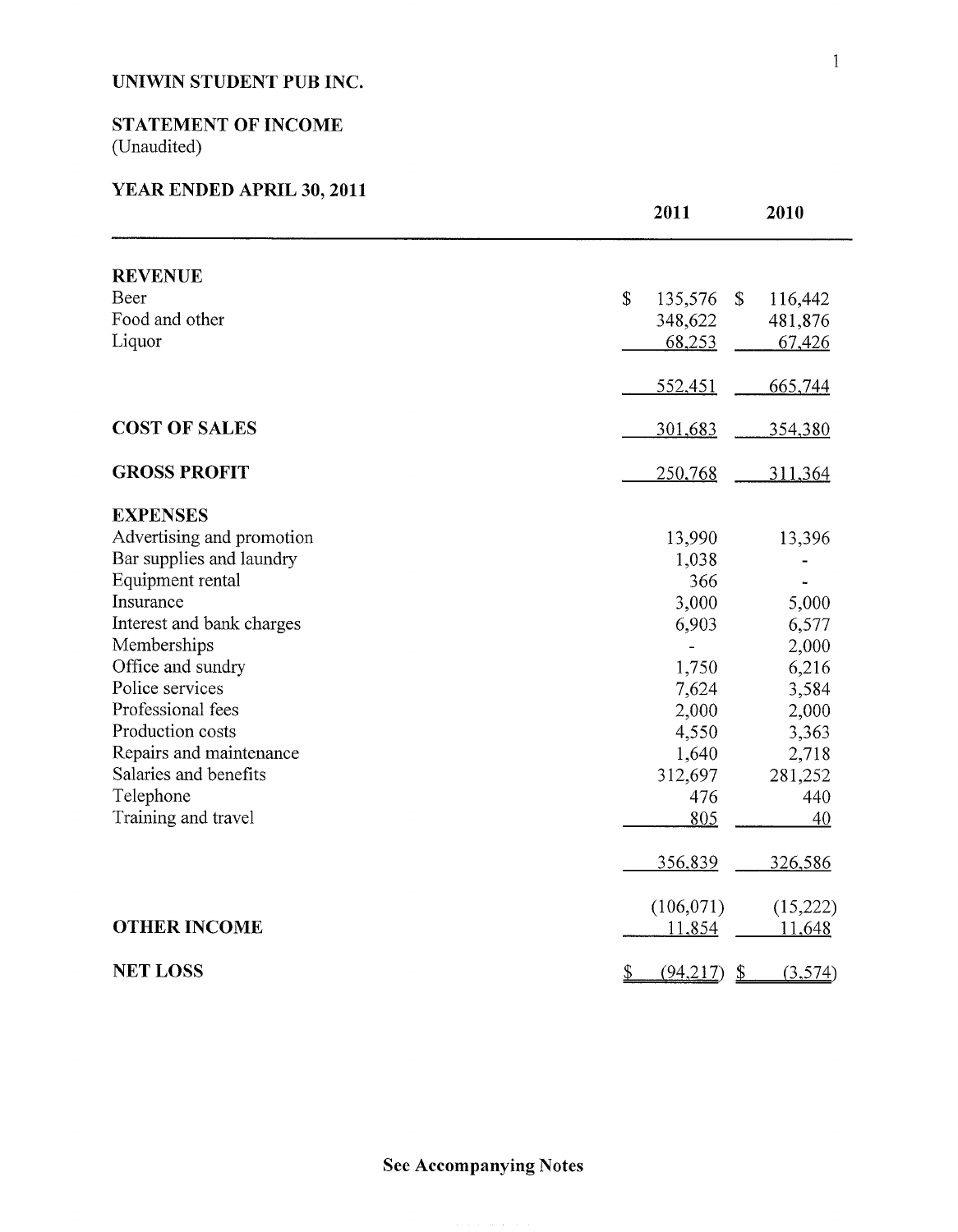# STATEMENT OF RETAINED EARNINGS (Unaudited)

# **YEAR** ENDED APRIL **30, 2011**

|                    | 2011                          | 2010    |
|--------------------|-------------------------------|---------|
| DEFICIT, BEGINNING | $$$ (926,186) \$ (922,612)    |         |
| <b>NET LOSS</b>    | (94,217)                      | (3,574) |
| DEFICIT, ENDING    | $$(1,020,403)$ \$ $(926,186)$ |         |

 $\lambda$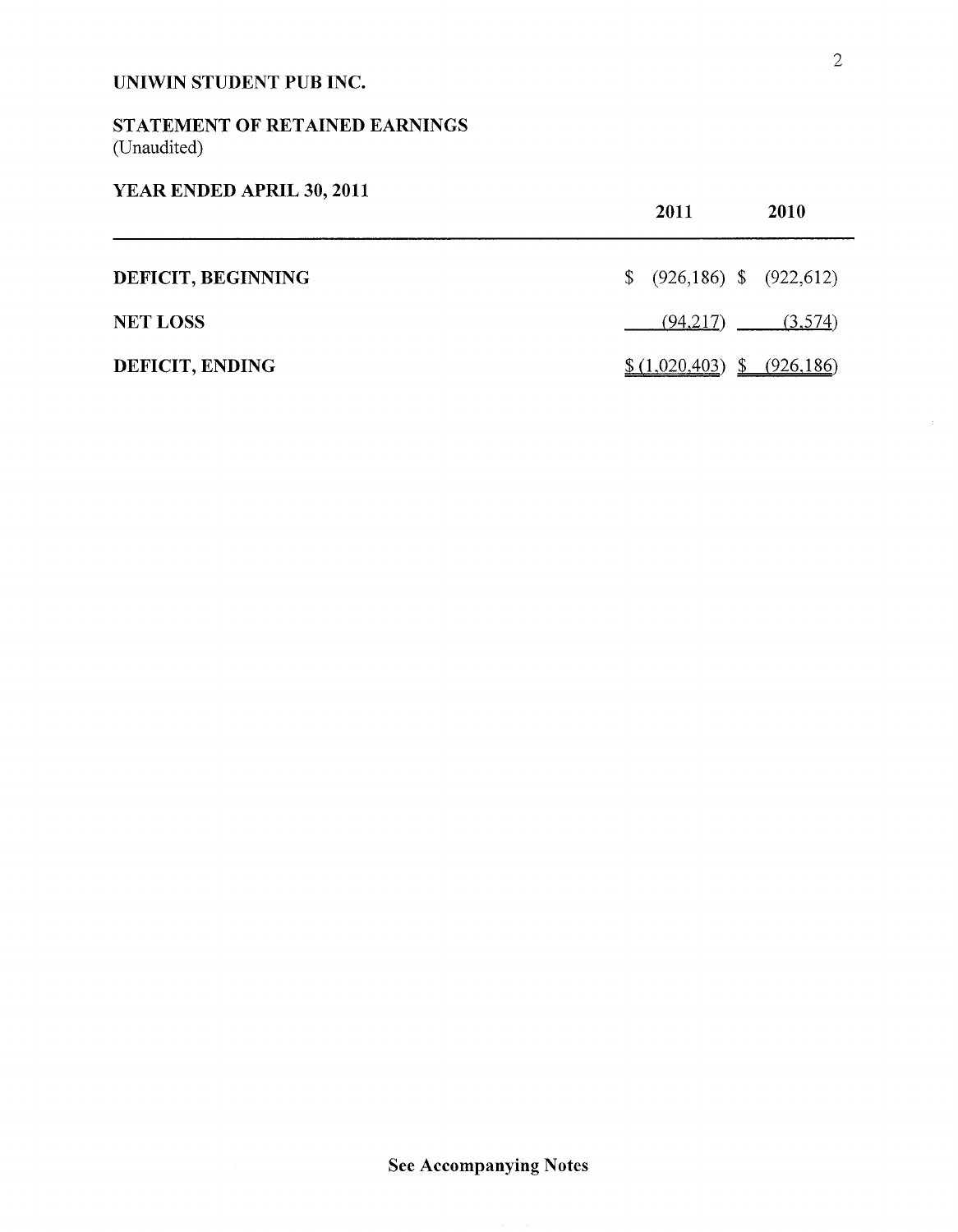# BALANCE **SHEET** (Unaudited)

| <b>APRIL 30, 2011</b>                                        | 2011         | 2010                  |
|--------------------------------------------------------------|--------------|-----------------------|
| <b>ASSETS</b>                                                |              |                       |
| <b>CURRENT ASSETS</b>                                        |              |                       |
| Cash                                                         | \$<br>21,196 | $\mathbf S$<br>26,413 |
| Accounts receivable                                          | 3,937        | 432                   |
| Inventories                                                  | 18,379       | 16,018                |
| Prepaid expenses                                             | 2,776        | 4,933                 |
|                                                              | 46,288<br>\$ | \$<br><u>47,796</u>   |
| <b>LIABILITIES</b>                                           |              |                       |
| <b>CURRENT LIABILITIES</b>                                   |              |                       |
| Accounts payable and accrued charges                         | \$<br>34,085 | $\mathbf S$<br>34,268 |
| Due to the University of Windsor Students' Alliance (note 8) | 965,590      | 872,698               |
|                                                              |              |                       |
| <b>SHAREHOLDERS' DEFICIENCY</b>                              | 999,675      | 906,966               |
| <b>CAPITAL STOCK</b> (note 6)                                | 100          | 100                   |
| <b>CONTRIBUTED SURPLUS</b>                                   | 66,916       | 66,916                |
| <b>DEFICIT</b>                                               | (1,020,403)  | (926, 186)            |
|                                                              | (953, 387)   | (859,170)             |
|                                                              | 46,288<br>S  | \$<br>47,796          |

# **ON BEHALF OF THE BOARD**

**Director Director**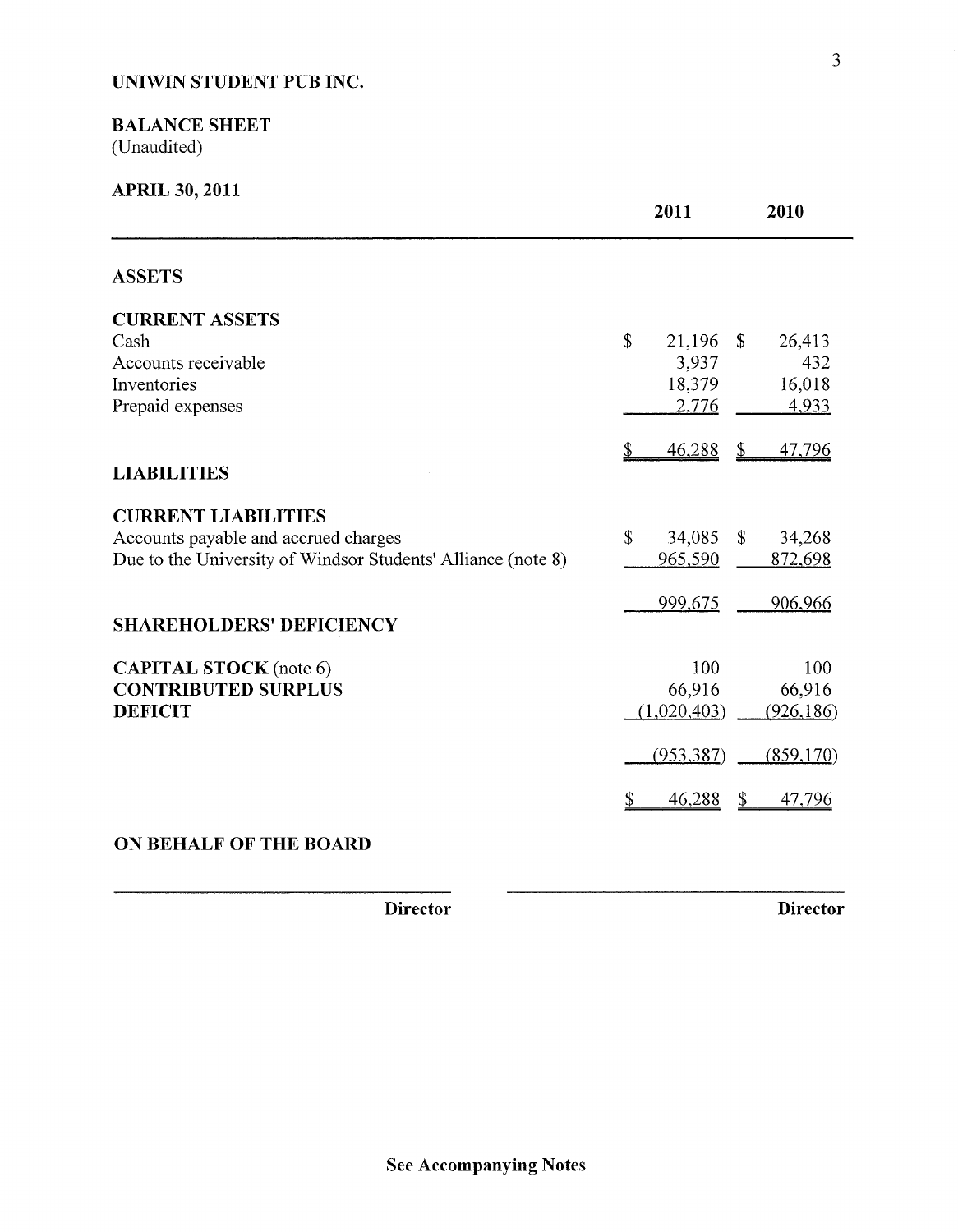# **STATEMENT OF CASH FLOWS** (Unaudited)

# **YEAR ENDED APRIL 30, 2011**

|                                                                                                      | 2011                        | 2010             |
|------------------------------------------------------------------------------------------------------|-----------------------------|------------------|
| <b>CASH FLOWS FROM OPERATING ACTIVITIES</b>                                                          |                             |                  |
| Cash receipts from customers                                                                         | $\mathcal{S}$<br>560,800 \$ | 687,206          |
| Cash paid to suppliers and employees                                                                 | (652,006)                   | (676, 653)       |
| Interest paid                                                                                        | (6,903)                     | (6, 577)         |
|                                                                                                      | (98, 109)                   | 3,976            |
| <b>CASH FLOWS FROM FINANCING ACTIVITIES</b><br>Advance from University of Windsor Students' Alliance | 92,892                      | 10,432           |
| <b>INCREASE (DECREASE) IN CASH POSITION</b><br><b>CASH POSITION, BEGINNING</b>                       | (5,217)<br>26,413           | 14,408<br>12,005 |
| <b>CASH POSITION, ENDING</b>                                                                         | 21,196                      | 26,413           |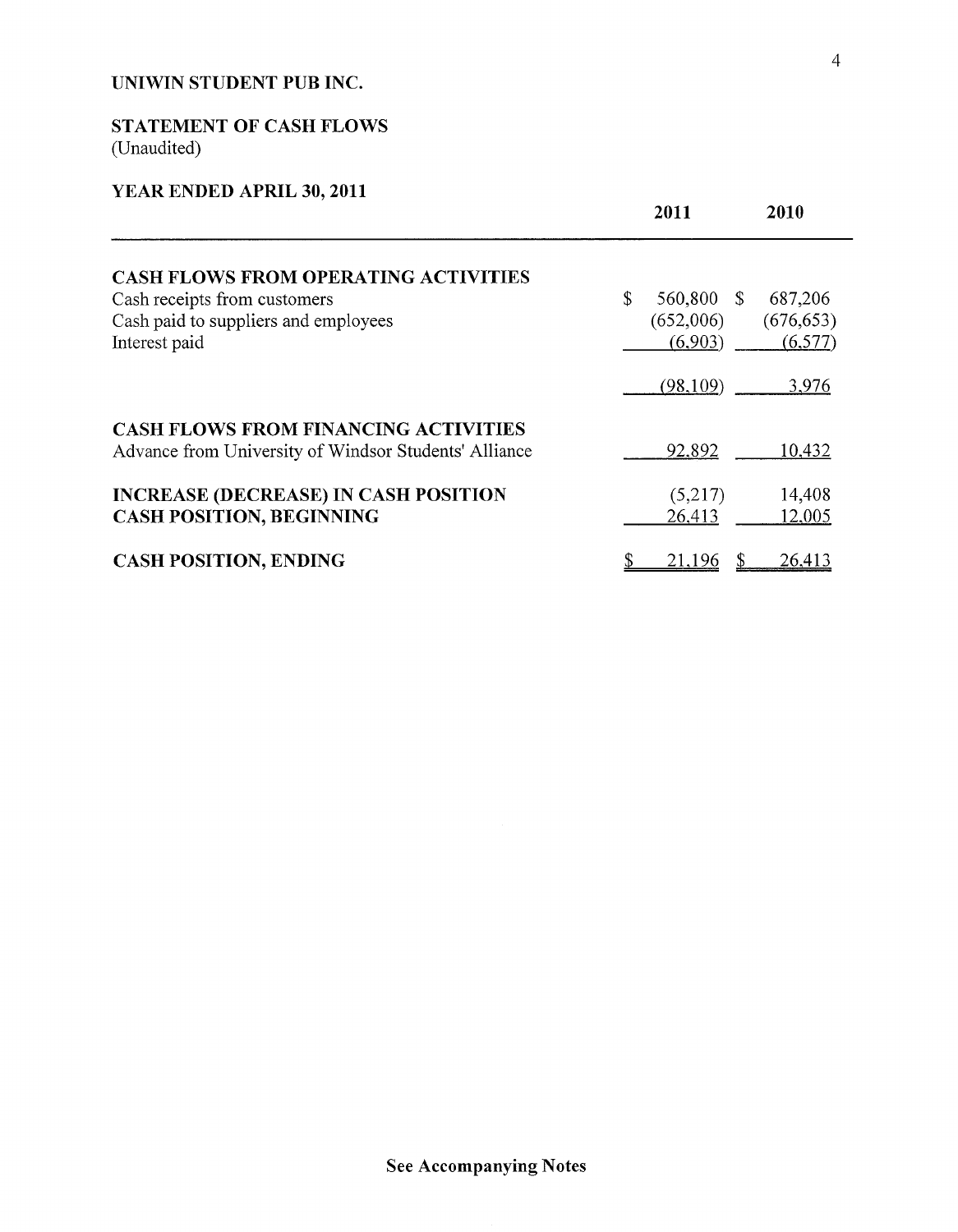NOTES TO FINANCIAL STATEMENTS (Unaudited)

#### APRIL **30, 2011**

### 1. NATURE OF ACTIVITIES

The company, incorporated under the laws of Ontario, operates an on-campus restaurant and bar in the basement of the CAW Student Centre at the University of Windsor.

### 2. SIGNIFICANT ACCOUNTING POLICIES

## GOING CONCERN

These financial statements have been prepared on the basis of accounting principles applicable to a "going-concern", which assume that the company will continue in operation for the foreseeable future and will be able to realize its assets and discharge its liabilities in the normal course of its operations.

The company has accumulated a deficit which has been funded by advances from the University of Windsor Students' Alliance.

Management has assessed the company the ability to sustain future operations and continue as a going concern for at least the ensuing twelve month period. Management is confident that it will be able to sustain its current arrangement with University of Windsor Students' Alliance to provide the necessary working capital when required, until such point when profitable operations can be achieved in order to repay advances.

There is no certainty the going concern assumption is sustainable. These financial statements do not reflect adjustments that would be necessary if the "going-concern" assumption was not appropriate because management believes that the actions already taken, or planned, will mitigate the adverse conditions and events which raise doubts about the validity of the "going-concern" assumption used in preparing these financial statements.

### INVENTORIES

Inventories of raw materials are valued at the lower of cost and net realizable value. Cost is determined on the first-in, first-out basis. Reversals of previous write-downs to net realizable value are permitted when there is a subsequent increase in the value of inventories.

### **See Accompanying Notes**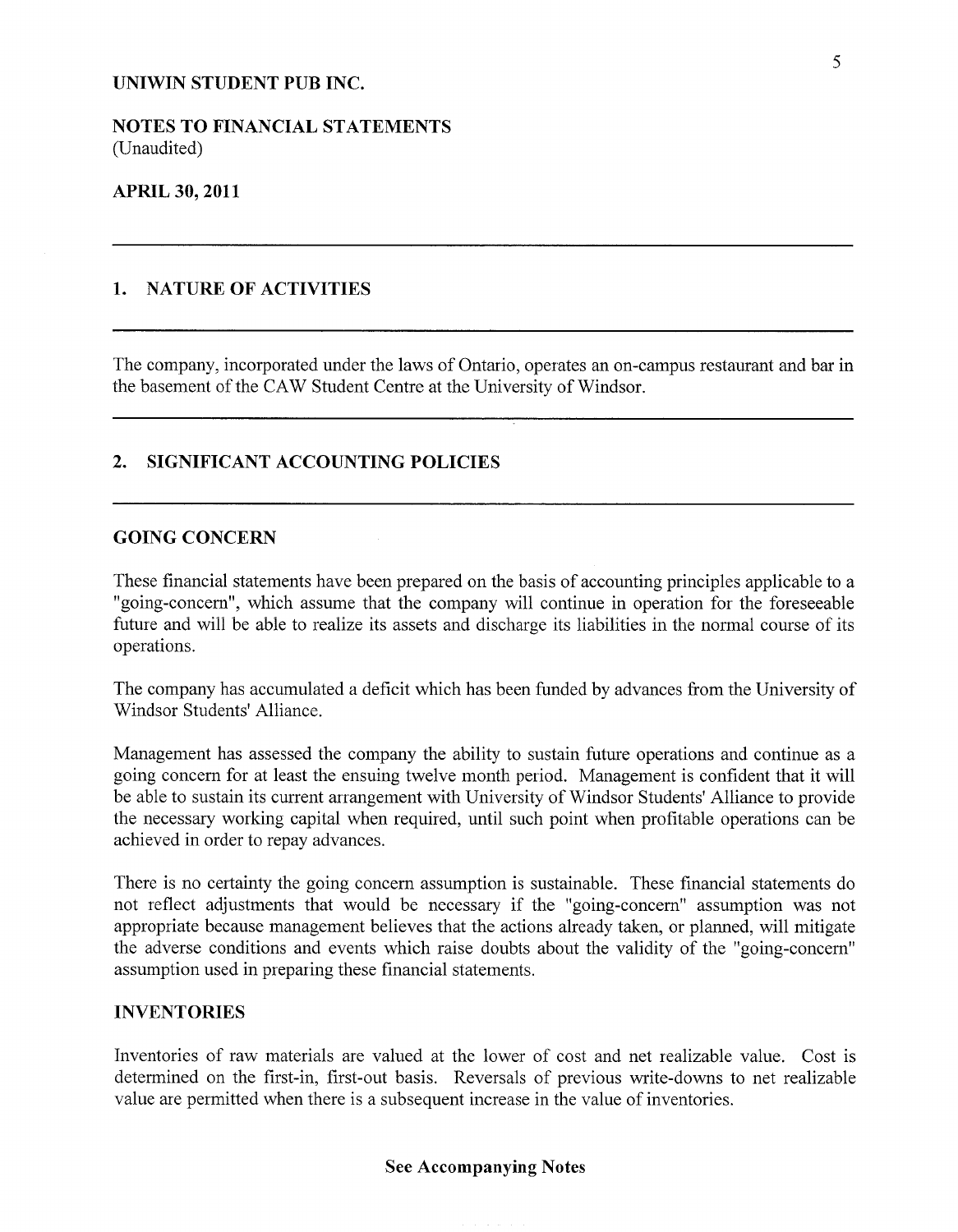NOTES TO FINANCIAL STATEMENTS (Unaudited)

#### **APRIL 30, 2011**

## 2. SIGNIFICANT ACCOUNTING **POLICIES-continued**

### REVENUE RECOGNITION

The company recognizes revenue when persuasive evidence of an arrangement exists, services are performed, the price to the customer is fixed or determinable, and collection is reasonably assured.

### FINANCIAL INSTRUMENTS

Financial instruments are recorded at cost, less any impairment in value.

## USE OF ACCOUNTING ESTIMATES

The preparation of financial statements in conformity with Canadian generally accepted accounting principles requires management to make estimates and assumptions that effect the reported amounts of assets and liabilities and disclosures of contingent assets and liabilities at the date of the financial statements and the reported amounts of revenues and expenses during the reporting period. Actual results could differ from these estimates.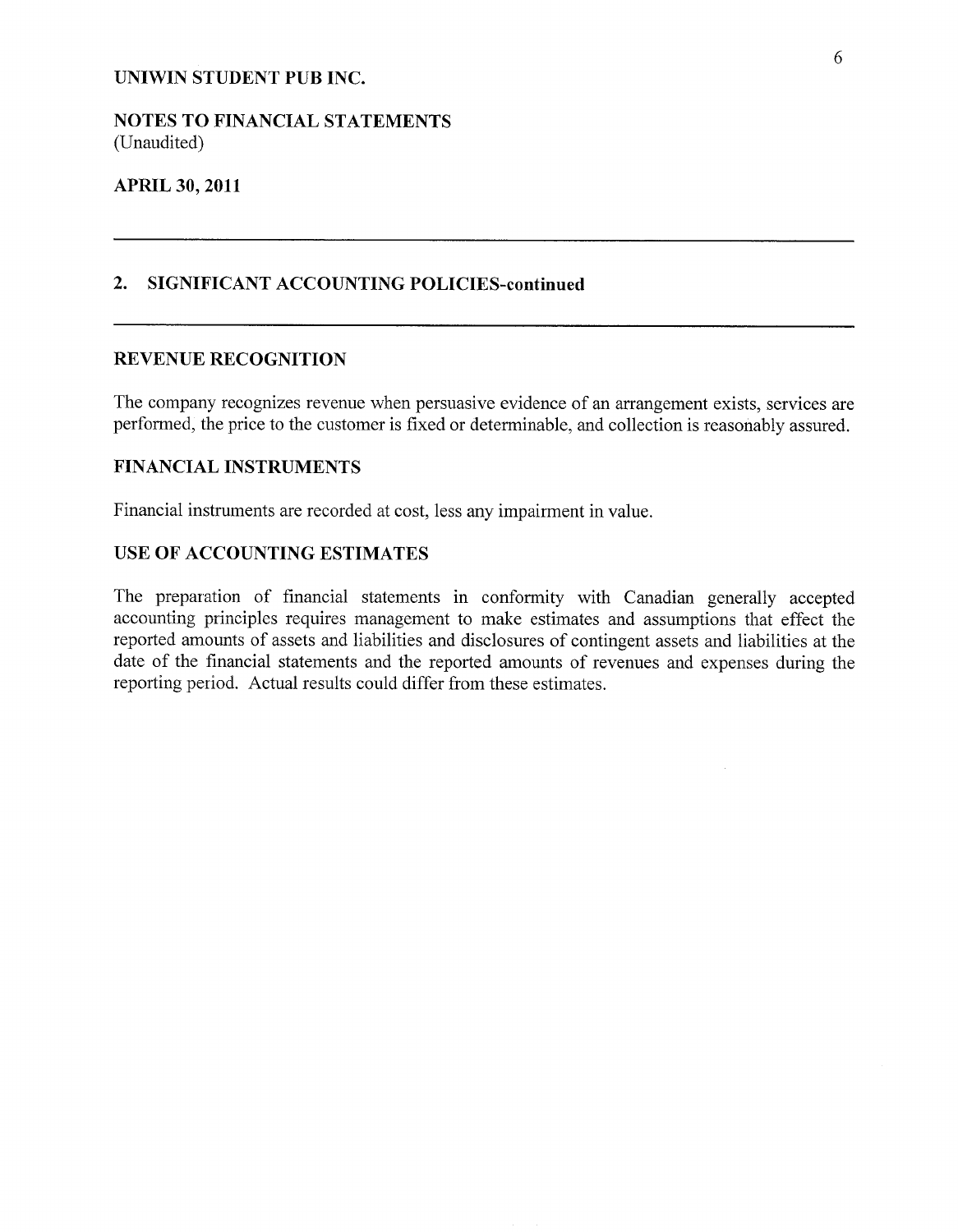NOTES TO FINANCIAL STATEMENTS (Unaudited)

### **APRIL 30, 2011**

## 3. FUTURE ACCOUNTING PRONOUNCEMENTS

#### **Business Combinations, Non-controlling Interest and Consolidated Financial Statements**

The Canadian Institute of Chartered Accountants has recently issued CICA Handbook section 1582, Business Combinations, section 1601, Consolidated Financial Statements, and section 1602, Non-Controlling Interests. These new sections replace the currently existing standards in CICA Handbook section 1581, Business Combinations, and section 1600, Consolidated Financial Statements. These new standards are effective for fiscal periods beginning on or after January 1, 2011, however, early adoption is permitted. Once adopted, these standards will be harmonized with international financial reporting standards.

Section 1582 amends the standards for measurement, presentation and disclosure of a business combination. A number of changes are specified, including an expanded definition of a business, a requirement to measure all business acquisitions at fair value, a requirement to measure noncontrolling interests at fair value, and a requirement to recognize acquisition-related costs as expenses.

These standards will require a change in the measurement and presemation of non-controlling interest. As a result of these changes, net earnings will include 100% of the subsidiary's results and non-controlling interest will be presented as part of shareholders' equity on the balance sheet.

The company is currently assessing the impact of these new accounting standards on its financial statements.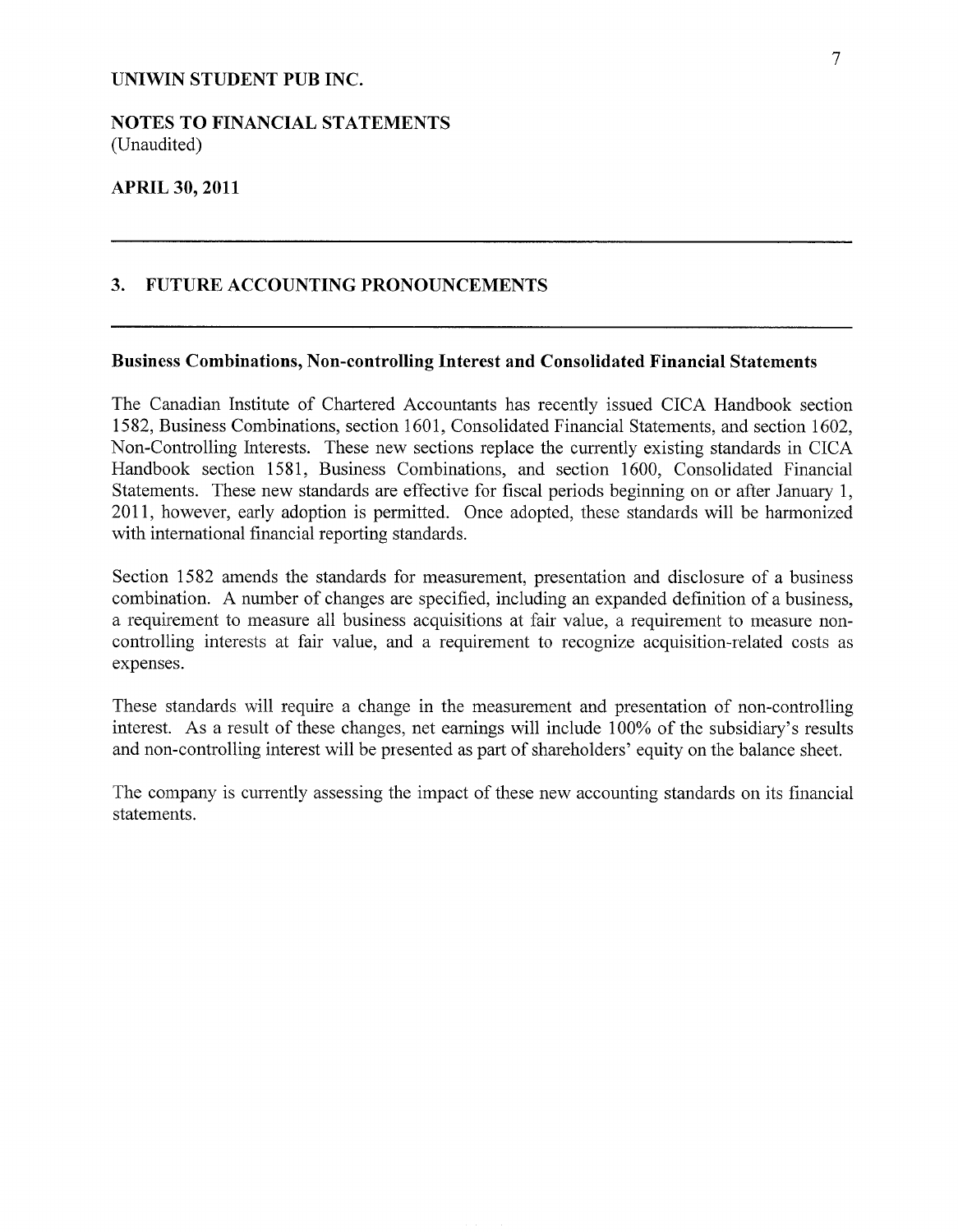NOTES TO FINANCIAL STATEMENTS (Unaudited)

### APRIL 30, 2011

### **3. FUTURE ACCOUNTING PRONOUNCEMENTS - continued**

### **Private Entity GAAP**

The Canadian Institute of Chartered Accountants has recently issued a comprehensive set of new accounting standards for private enterprises effective for fiscal periods beginning on or after January 1, 2011. Early adoption is permitted. The company is currently determining an appropriate adoption date as well as analyzing the effects of these changes on its financial statements.

Key differences between the accounting standards for private enterprises and current Canadian GAAP include the following:

- $\bullet$ recognition, measurement and presentation simplification in the following areas:
	- financial instruments;  $\blacklozenge$
	- asset retirement obligations;
	- employee future benefits;
	- ¯ goodwill and other intangible assets;
	- income taxes;
	- stock-based compensation;
	- subsidiaries:
	- investments; and
	- joint ventures;
- reduce disclosures required in the financial statements; and
- elimination of EIC Abstracts as they currently exist in the Handbook.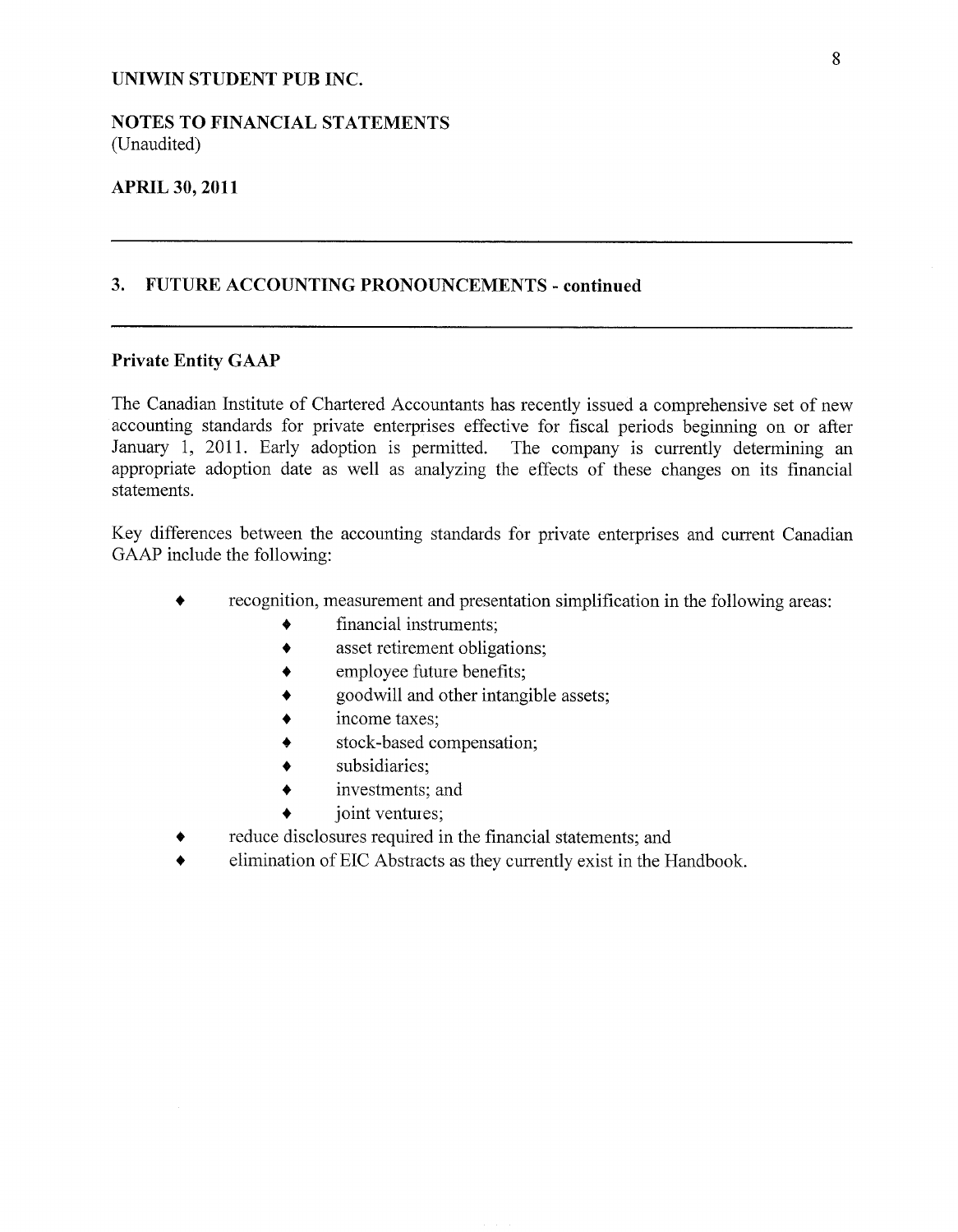NOTES TO FINANCIAL STATEMENTS (Unaudited)

#### APRIL 30, **2011**

#### 4. OPERATING AGREEMENT

The company is run under an operating agreement with the University of Windsor Students' Alliance and the University of Windsor which was subiect to an additional five year renewal on June 30, 2004. As of August 9, 2011 the expired operating agreement had not been renewed.

Effective August 31, 1999 The University of Windsor assigned its shares in the Uniwin Student Pub Inc. to the University of Windsor Students' Alliance in exchange for forgiveness of all monies owed by or to the Uniwin Student Pub Inc., under specified terms. Accordingly, the balance due to the University of Windsor has been converted to contributed surplus.

| 5.                   | <b>CAPITAL STOCK</b>                                                                                                                                                                                                                                                                   | 2011 | 2010 |
|----------------------|----------------------------------------------------------------------------------------------------------------------------------------------------------------------------------------------------------------------------------------------------------------------------------------|------|------|
| <b>AUTHORIZED</b>    | Unlimited Class A, voting, common shares<br>Unlimited Class B, non-voting, redeemable and retractable at the paid<br>up capital plus declared and unpaid dividends, non-<br>cumulative dividends at an annual rate of 10%<br>Unlimited Class C shares, non-voting, fully participating |      |      |
| <b>ISSUED</b><br>100 | Class A common shares                                                                                                                                                                                                                                                                  |      |      |

## 6. COMPARATIVE FIGURES

The presentation of certain accounts of the previous year has been changed to conform with the presentation adopted for the current year.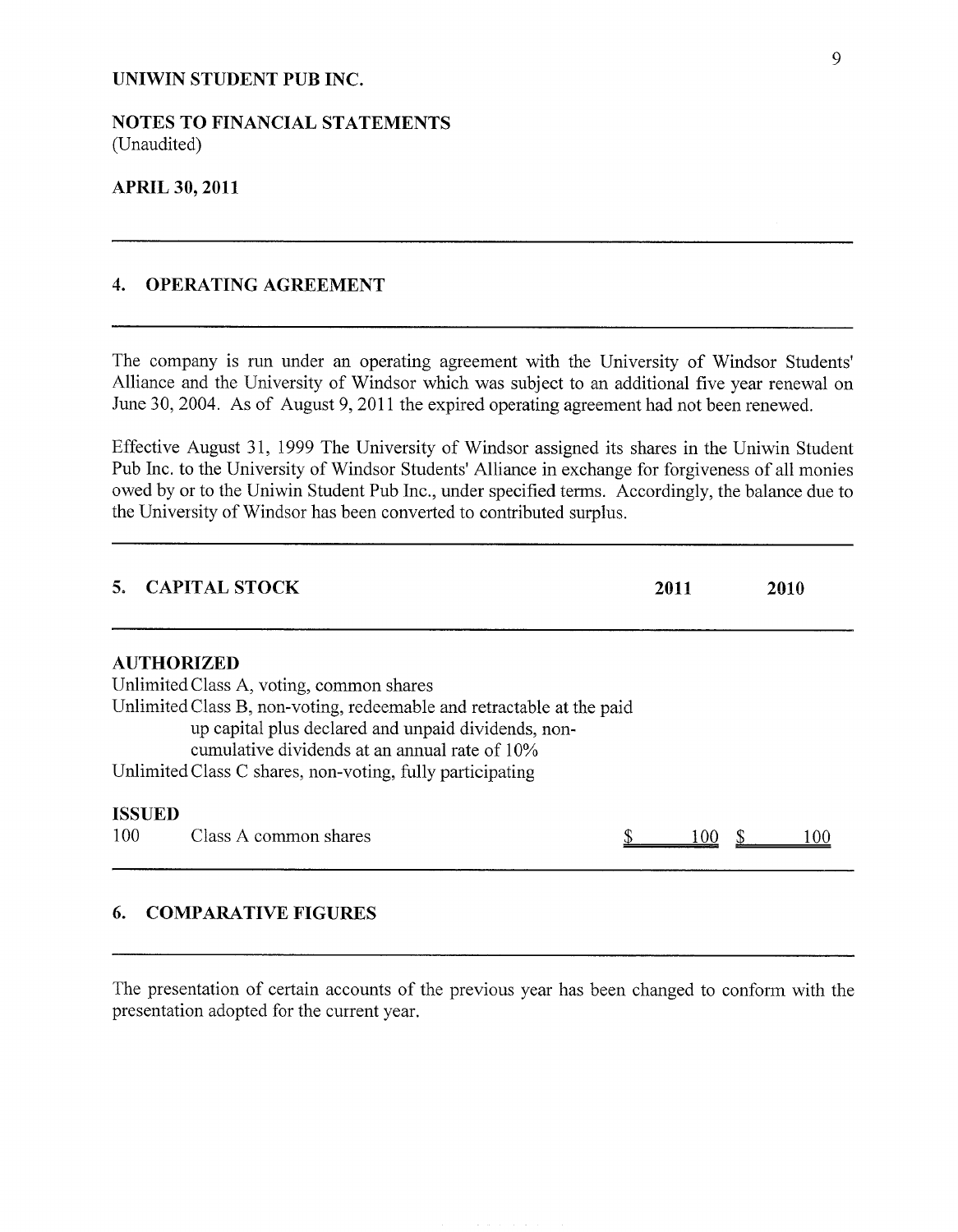NOTES TO FINANCIAL STATEMENTS (Unaudited)

### **APRIL 30, 2011**

## 7. TAX BENEFITS AVAILABLE

The financial statements do not reflect potential tax reductions available through the application of losses carried forward against future years' earnings otherwise subject to income tax. These losses expire as follows:

| 2014 | $\boldsymbol{\mathcal{S}}$ | 105,067 |
|------|----------------------------|---------|
| 2015 |                            | 3,406   |
| 2027 |                            | 58,412  |
| 2028 |                            | 81,233  |
| 2029 |                            | 42,426  |
| 2030 |                            | 3,574   |
| 2031 |                            | 94,217  |
|      |                            | 388,335 |

# **8. RELATED PARTY TRANSACTIONS**

Amounts due to the University of Windsor Students' Alliance are unsecured, interest free and with no specific terms of repayment.

The company has granted general security agreements over all of the assets of the company to the University of Windsor Students' Alliance.

Equipment with a net book value of \$92,542 (2010 - \$62,624) owned by the University of Windsor Students' Alliance was provided to the company for its use. The University of Windsor Students' Alliance has not charged any rent to the company for the use of this equipment or its premises or administrative services provided.